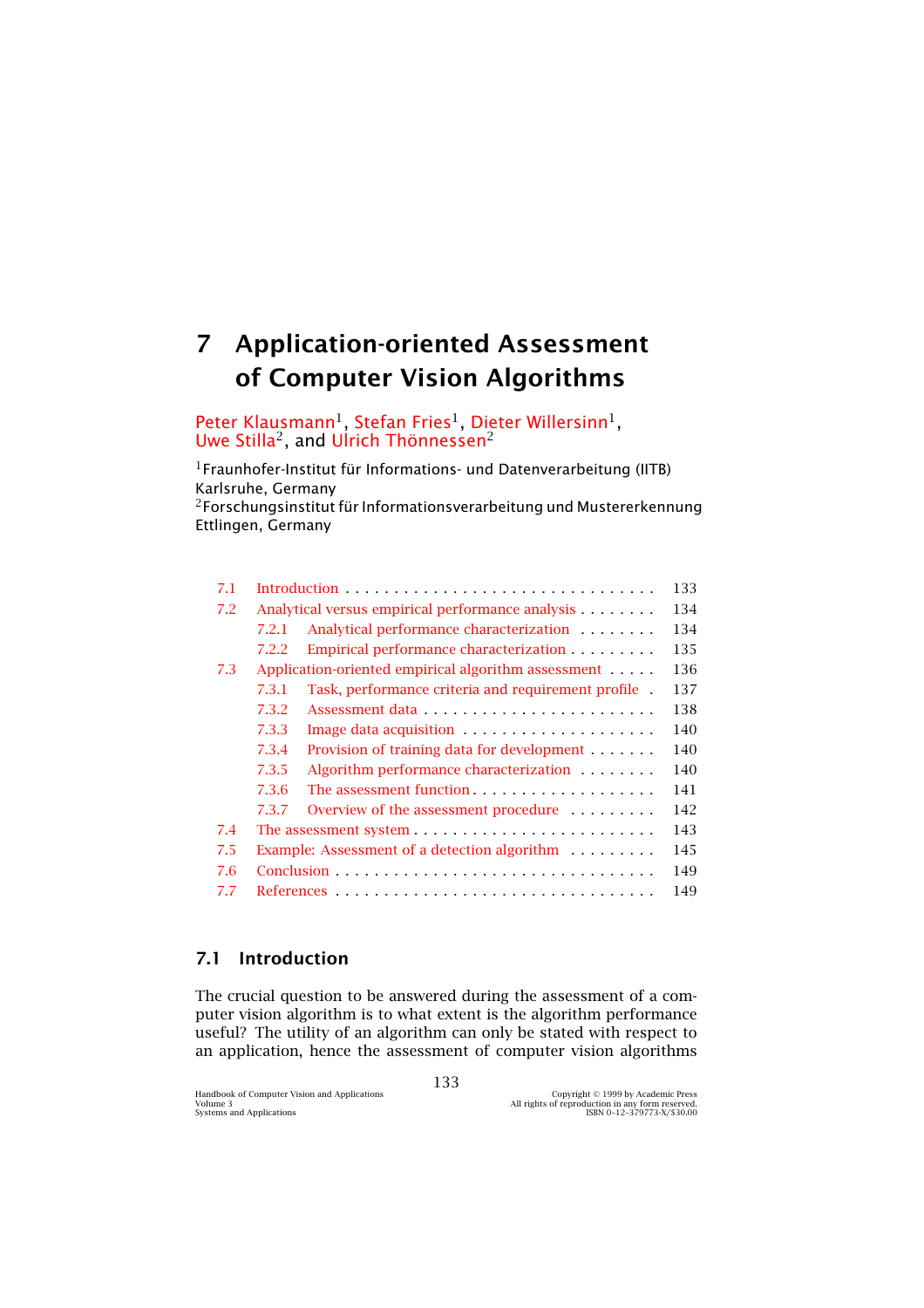is only possible if the application of the computer vision algorithm is given.

The assessment of a computer vision algorithm falls into two parts, namely, algorithm performance characterization, and the decision as to whether the attained performance is sufficient for the given application. For an application-oriented assessment of computer vision algorithms both questions must be addressed.

Section 7.2 presents an overview of approaches to characterize the performance of computer vision algorithms. Section 7.3 describes our concept for the application-oriented assessment of computer vision algorithms. The concept covers both the performance characterization and the assessment of algorithm performance. Our assessment system is described in Section 7.4. Section 7.5 describes the assessment of a detection algorithm for two different applications.

## **7.2 Analytical versus empirical performance analysis**

Models to explain and to predict the performance of a computer vision system have gained increasing attention among the computer vision community during the last few years  $[1, 2, 3, 4, 5, 6]$ . Although there exist a considerable number of approaches in computer vision, the design of systems that are able to work accurately over a broad range of images is still difficult. Two mainstream approaches have been developed by researchers to characterize the performance of image processing algorithms. The first approach has concentrated on analytical investigation and sophisticated concepts of error propagation. The second approach has focused on the quantitative, empirical and experimental performance characterization.

## **7.2.1 Analytical performance characterization**

In nearly all disciplines of image processing ideas have been proposed concerning algorithmic behavior under perturbation influence. In linear estimation a complete theory about error propagation in terms of covariance calculus exists [7]. Haralick [8] and Bar-Shalom and Li [9] generalized such approaches to nonlinear problems. Also, numerous analytical approaches have been proposed to investigate edge detectors [10, 11, 12, 13], which are a general front-end tool of image analysis systems. Texture recognition and image segmentation approaches have been evaluated analytically since the beginning of the 1980s [14, 15, 16].

Another major topic addressed by researchers is the control of random perturbations and the influence of clutter. They have attempted to relate the results of a vision system to image characteristics and to investigate the main influence factors on algorithm performance.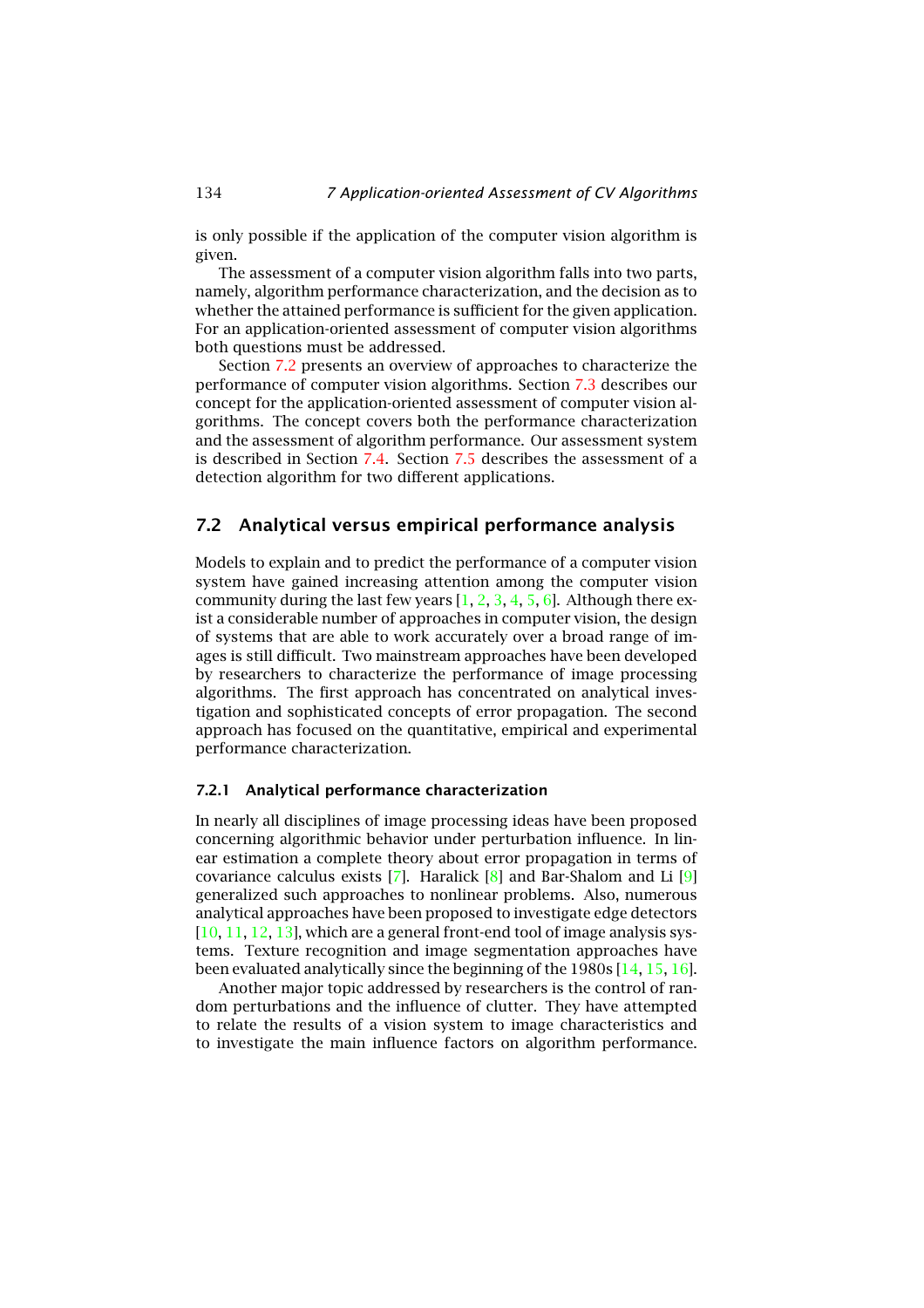There are many reasons why the image processing methodology may fail [17, 18]: misinterpretations of data features caused by noise; inconsistent description of object features; missing contrast of the objects; imprecise edge detection; or background clutter. Therefore, the object hypotheses usually are not consistent with all data, not even with a subset for which an algorithm is trained. Thus, the characteristics of objects to be detected have been analyzed under different noise and clutter conditions and have been compared with the capacity of human observers. Several papers discuss the features of objects and background concerning the visibility to human observers. Conners and Ng [19] modeled the human preattentive vision system on the basis of gray-value co-occurrence matrices. Shirvaikar and Trivedi [20] used these matrices to describe the background clutter with a texture-based image clutter (TIC) measure and discussed the influence of this clutter measure on the detection performance and false alarm rates. Waldman et al. [21] suggested that spatial extent, contrast, clutter, movement, shape, number of targets and color play the main roles in performance prediction. Schmieder and Weathersby [22] first noticed the relevance of the relation between target and background in determining detection probability. They defined a signal-to-clutter ratio (SCR) and compared the detection capacity of human observers versus the SCR and several target resolutions. Ratches et al. [23] stated that the signal-to-noiseratio (SNR) defined by the average contrast difference between target and background normalized by the average background intensity has a basic influence on the detection performance.

The main problem with analytical descriptions is that most vision systems consist of a combination of multitudinous steps. Each layer includes highly adapted parameters for a specific application task. The complexity of the computational procedure can make a complete analytical analysis infeasible. Additionally, both the applications as well as the different methodologies are hardly comparable and the disadvantage of one method is the main strength of another. Heuristic parts of the algorithm are specifically adapted to special situations and are seldom valid in a more general context. For this reason empirical performance characterization is to date a common way to answer the earlierstated question, although an analytical answer would be highly desirable. Suggestions of how to treat the evaluation problem are discussed in the following.

#### **7.2.2 Empirical performance characterization**

An early comparative study of image processing algorithms is that reported by Weszka et al. [24]. They analyzed three feature-based texturemeasure approaches and evaluated their performance using a fixed data set. Nowadays, it is still a common method to consider differ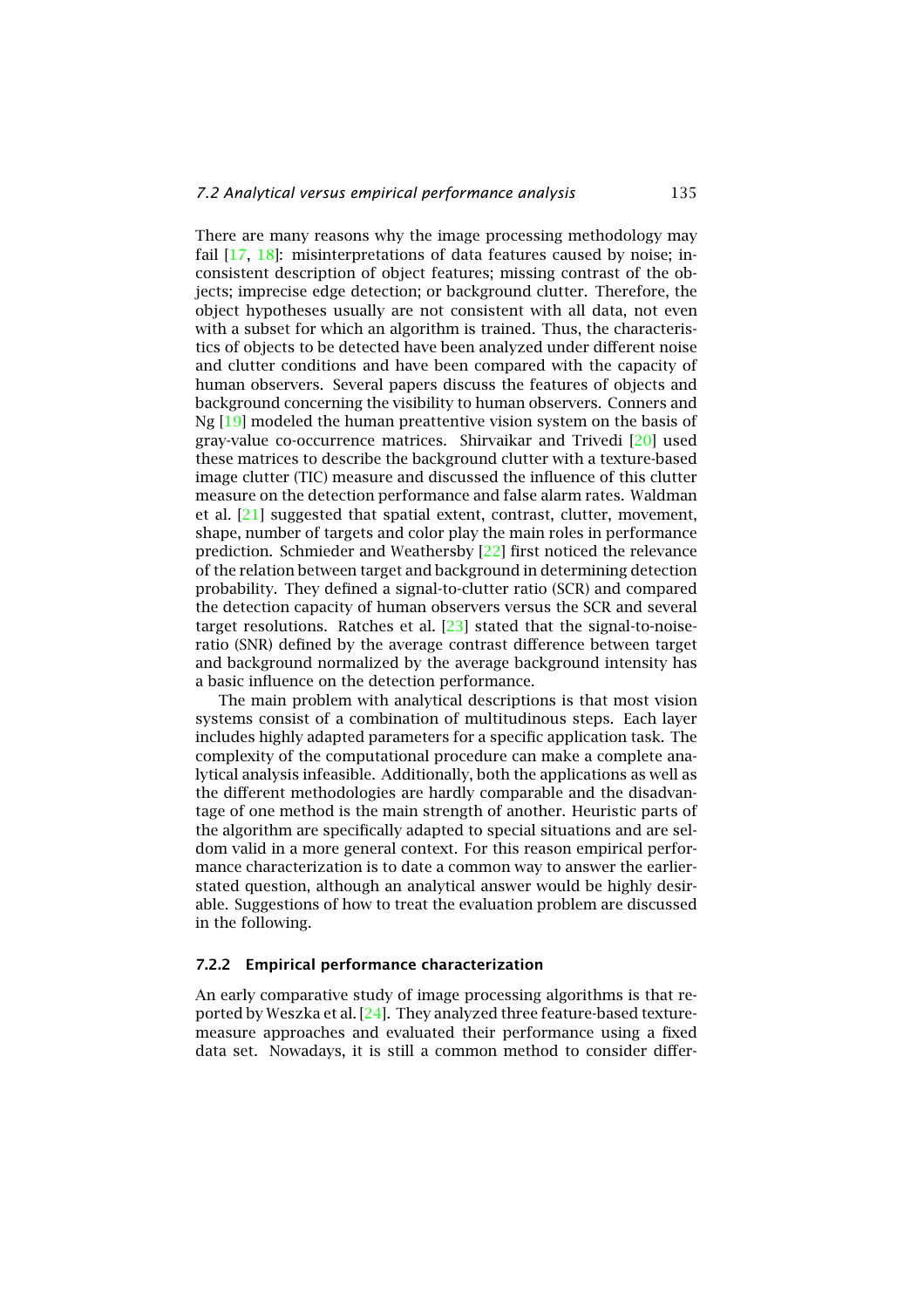ent sets of input images and to relate the performance of the algorithm to the variation of image and algorithm parameters. This topic is addressed by Kanungo et al.  $[25]$ . They started with a set of noisefree images and generated a large number of images from this base set by adding different realizations of noise and perturbations. They then developed operating characteristic curves of the algorithm errors as functions of signal-to-noise ratios and studied the perturbation influence on the algorithm performance. Haralick [26] provided some reference operating curves of false alarm rates versus the nondetection rate as a function of the number of samples and a prespecified error rate of the vision system. To formulate the evaluation problem in terms of empirical statistics, similar approaches have been employed by Bradley [27], Haralick [28], Liu et al. [29], Takeshita and Toriwaki [30], and Nyssen [31]. They reviewed the theory about receiver operating characteristics, hypothesis testing procedures and significance measures, providing additional background for statistical software validation. To treat procedures of considerable computational complexity modern resampling methods such as bootstrap have been used by Cho et al. [32], Jain et al. [33] and Chernick et al. [34]. To evaluate complex algorithms, Courtney et al. [35] suggested that each layer be modeled separately as probability density functions and then combined to predict detection and nondetection rates.

# **7.3 Application-oriented empirical algorithm assessment**

The assessment concept presented in this section eventually yields a qualitative or quantitative statement of algorithm utility for a given application, or a ranking of several algorithms based on that statement of utility. The concept clearly distinguishes between the measurement of algorithm performance and the assessment of measured algorithm performance for a given application. Due to the lack of analytical models when predicting algorithm performance, care must be taken during the acquisition of test data in order to obtain relevant data that reflect the particular difficulties encountered during the prospective application. Another consequence of the stated lack of analytical models is that relevant data have to be provided to the developers so that they can adapt their algorithms to the particular difficulties of the application.

The subsequent assessment of the measured performance is based on a description of the requirements of the application, the *requirement profile*. The algorithm performance is compared to the requirement profile by means of the assessment function that is used to derive an application-specific *figure of merit* (FOM). This FOM can be used in two ways: first, to derive a statement as to whether or not the assessed algorithm is useful for the prospective application; and second, it may be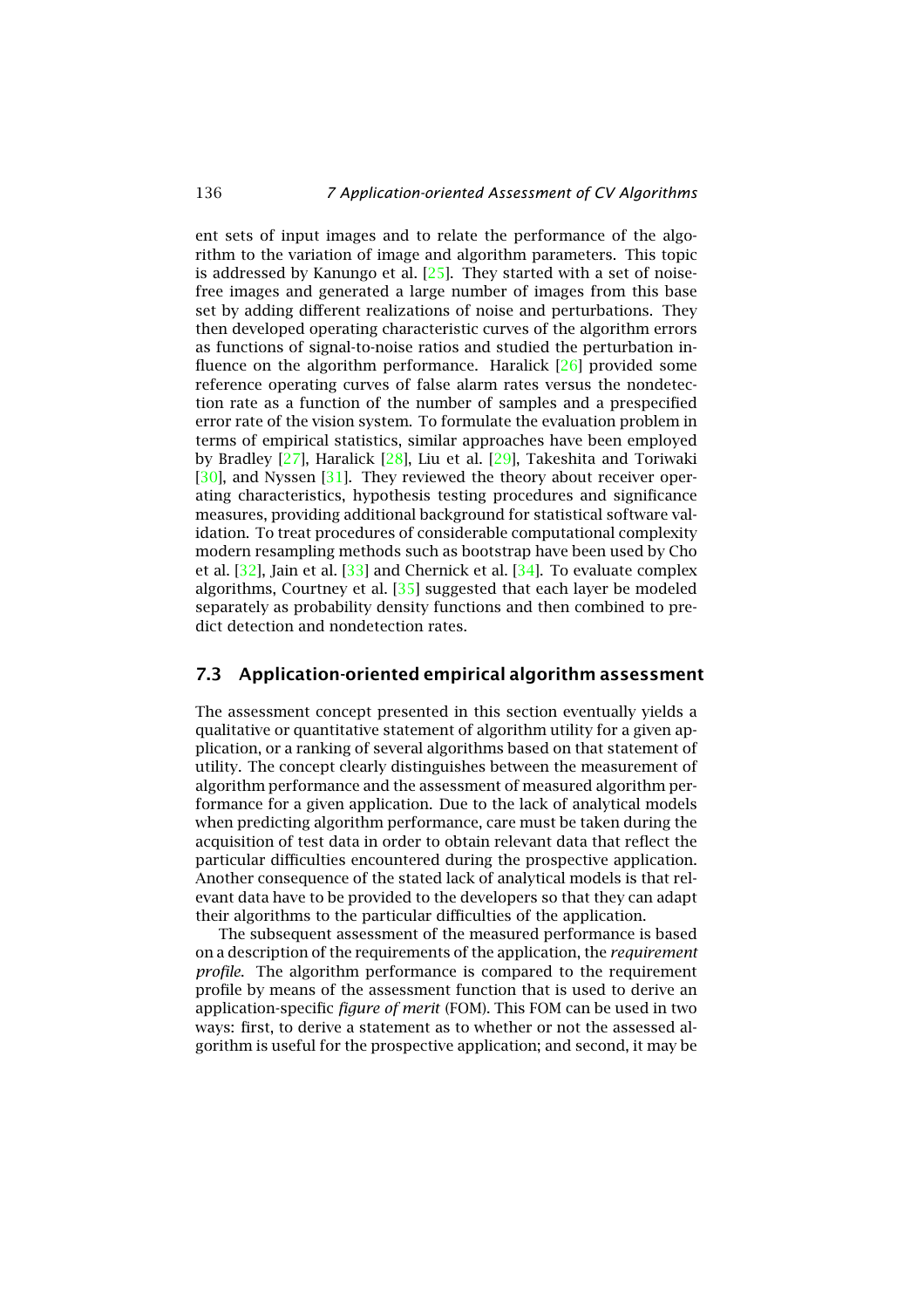used for ranking several algorithms according to their figure of merit. The last step of the assessment concept is to collect all of the information produced during the measurement and assessment procedure (e.g., performance profile, the assessment function, the analysis of single algorithm results, etc.) in an assessment profile that is presented to the prospective algorithm user as well as to the developer.

## **7.3.1 Task, performance criteria and requirement profile**

A computer vision algorithm always performs its task in the context of an application [36]. Hence, the assessment of a computer vision algorithm can only be done with respect to the application. Further, it requires an agreement based on general criteria of engineering. This agreement must contain an explicit description of the algorithm task and has to define:

- parameters of the scene;
- objects of interest and their parameters;
- sensor type and sensor parameters;
- the expected computer vision results; and
- the prospective use of the computer vision results.

From the task definition *performance criteria* are derived. We distinguish between general criteria and criteria that are specific to the algorithm class. Examples for algorithm classes are detection, classification or parameter estimation. Typical performance measures for detection algorithms are, for example, detection rate and the false alarm rate. The performance of classification algorithms is usually described by confusion matrices, and parameter estimation algorithms can be characterized by estimation errors and standard deviations.

General criteria important for the user could be availability, reliability, sensitivity with respect to parameter variation, hardware requirements of the algorithm as well as resource consumption and execution time.

The intended use of the computer vision algorithm determines which criteria are of importance, and allows assigning required values to each of the selected criteria. Also, weighting factors (costs) for the selected criteria according to their importance for the application could be established.

The forementioned criteria and weights are fixed in the *requirement profile*. Together with a rule for combining the weighted criteria to obtain the figure of merit they define the so-called *assessment function*. The investigation of additional algorithm features (hardware requirements, etc.) would be described in the requirement profile as well.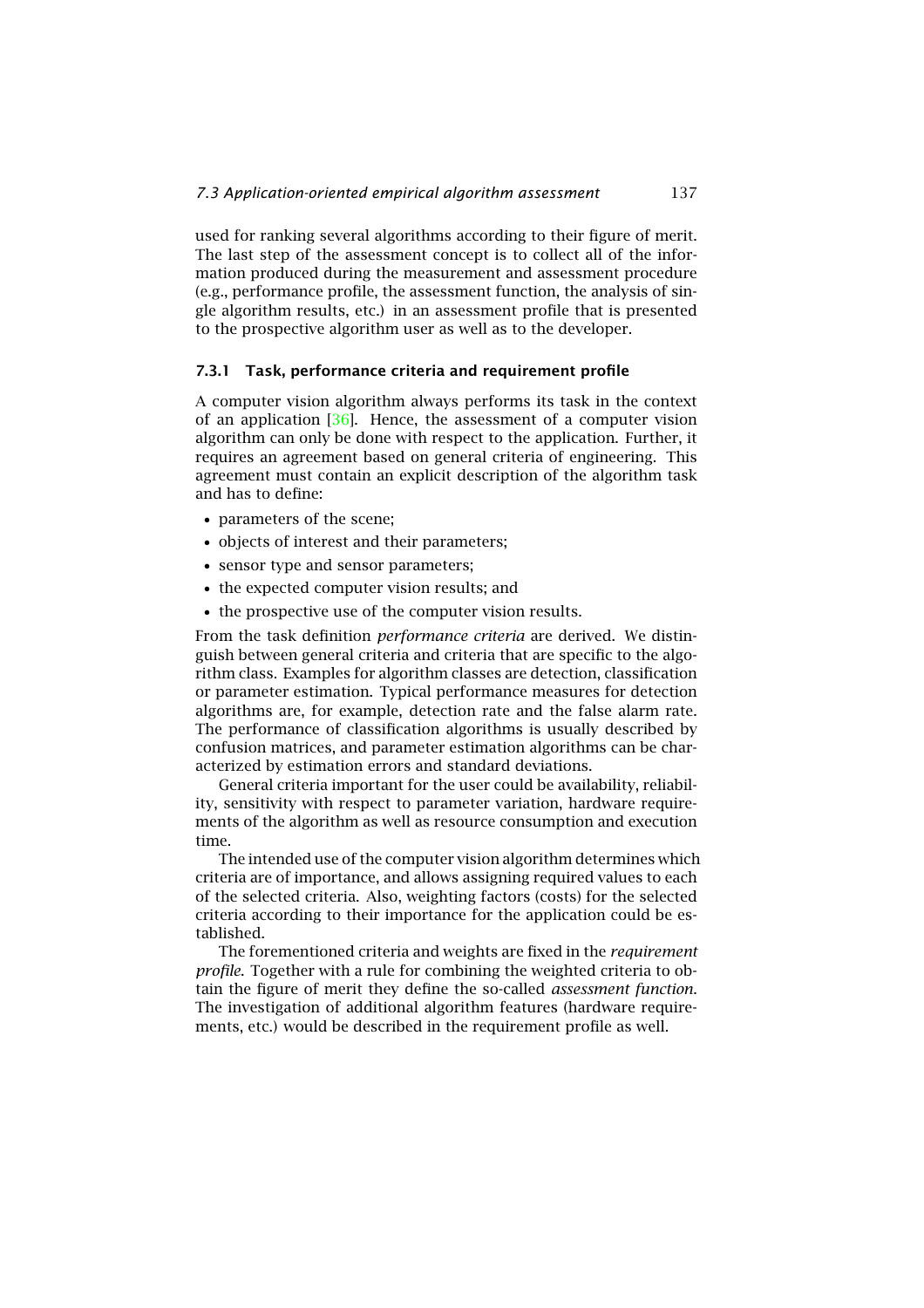#### **7.3.2 Assessment data**

This section describes *assessment data*, that is, all data that are necessary to perform the assessment of a computer vision algorithm: image data; collateral data; and truth data.

**Type of image data.** In order to verify an algorithm we distinguish between: (i) synthetic image data; (ii) image data of modeled objects; and (iii) image data of real objects [37].

*Synthetic image data* can be computed from scene descriptions by algorithms for computer graphics and virtual reality. There are many tools available to produce images by using a sensor model, an illumination model and an object or scene model. The advantage of using synthetic objects is the inherent knowledge about the truth of the modeled scene. This allows for a testbed structure for fully automatic testing [38].

With the growing demand for the photorealistic appearance of synthetic objects there has been a considerable increase in efforts to model and generate images. For some examinations image data of *model objects* offer an alternative [39]. The image can be taken regardless of the weather, at low cost and under reproducible conditions.

Working under changing conditions or using outdoor scenes the vision system has to cope with data that contain distortions and other perturbations from various sources. To date, it is not possible to realistically model all sources of perturbations that have an impact on the imaging process. For this reason the use of image data of *real objects* is a must for the assessment of a computer vision algorithm.

**Collateral data.** Besides the information given by the test images supplementary information may be available to the algorithm during operation. Such information includes geometric resolution, radiometric resolution, sensor geometry, and operational conditions. This information is called *collateral data*.

**Truth data.** The previous sections described the data available to the algorithm. For assessment purposes, there has to be a description of the scene represented by the image data as well. Figure 7.1 illustrates the data acquisition for the assessment of an algorithm that analyzes images of natural scenes. The scene description is referred to as *ground truth*.

It is important to mention here that the ground truth is applicationdependent in the sense that it must contain that information that is relevant for the given application. In the case illustrated by Fig. 7.1, the relevant information consists of descriptions of the vehicles present in the scene.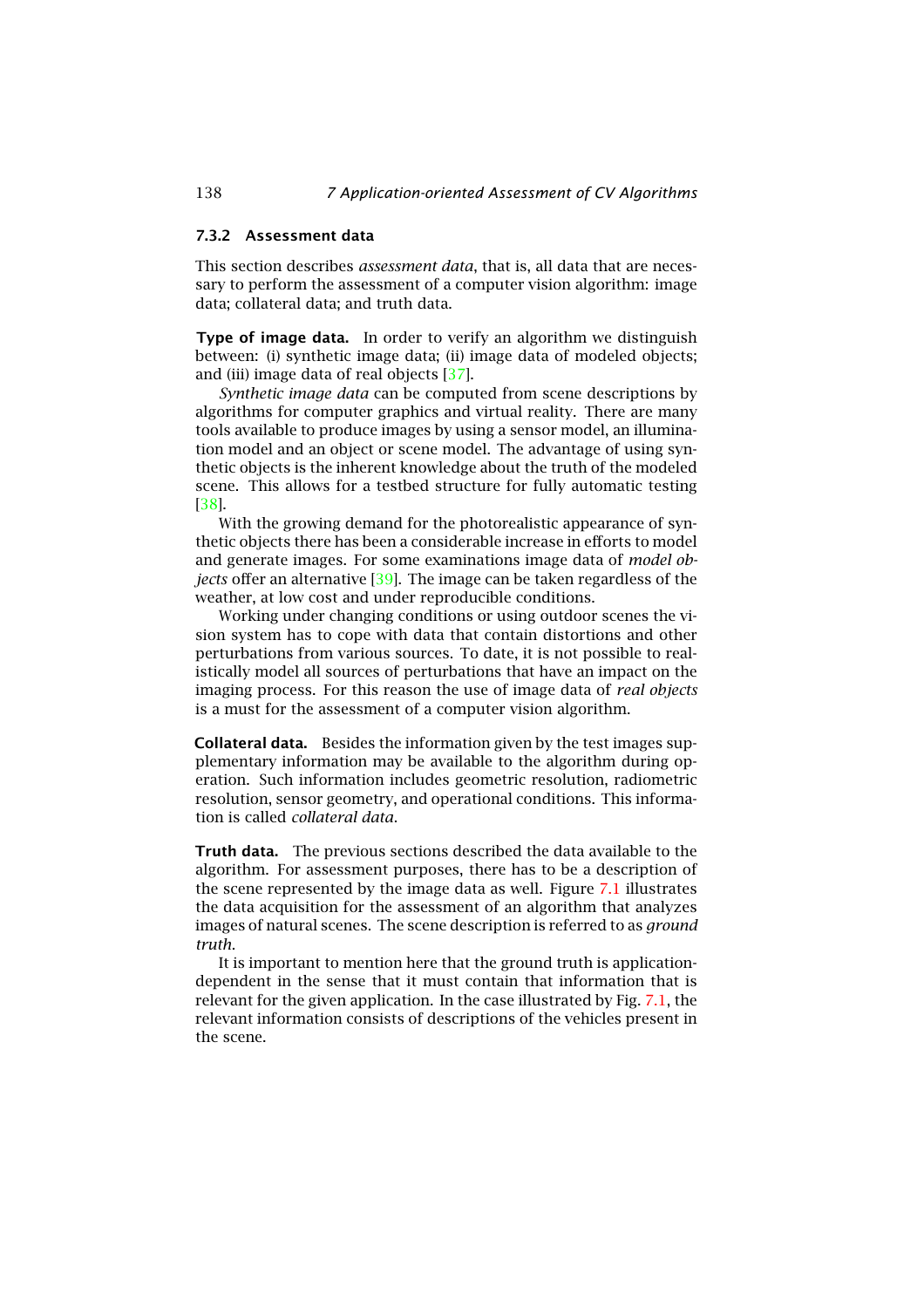

*Figure 7.1: Illustration of ground truth, sensed truth and algorithm assessment.*

Note that ground truth data may also describe objects that are invisible in the sensor images. One reason for this is occlusion, for example, cars occluded by trees. Another reason for objects missing in sensor images is illustrated in Fig. 7.1: the scene is captured by one or several sensors with different fields of view represented by three ellipses of different size. The sensor field of view depicted by a solid ellipse contains all objects present in the scene, while the two dashed ellipses contain only two objects each.

A problem that is not illustrated in Fig. 7.1 is due to perturbations that may cause algorithm failures. Knowledge about these perturbations is required for a detailed analysis of algorithm performance.

Because of the cited problems we assign a sensor-specific description to each image. This sensor-specific description is referred to as *sensed truth* in Fig. 7.1.

The sensed truth contains only those objects that are actually captured by the sensors, along with a list of potential sources of misinterpretations. The sensed truth represents the ideal result of a computer vision algorithm. In the philosophy of the assessment concept presented in this contribution, sensed truth has to be generated interactively by a human interpreter. In order to establish the list of potential sources of misinterpretations, a verification in the scene may be required after a check of the acquired images.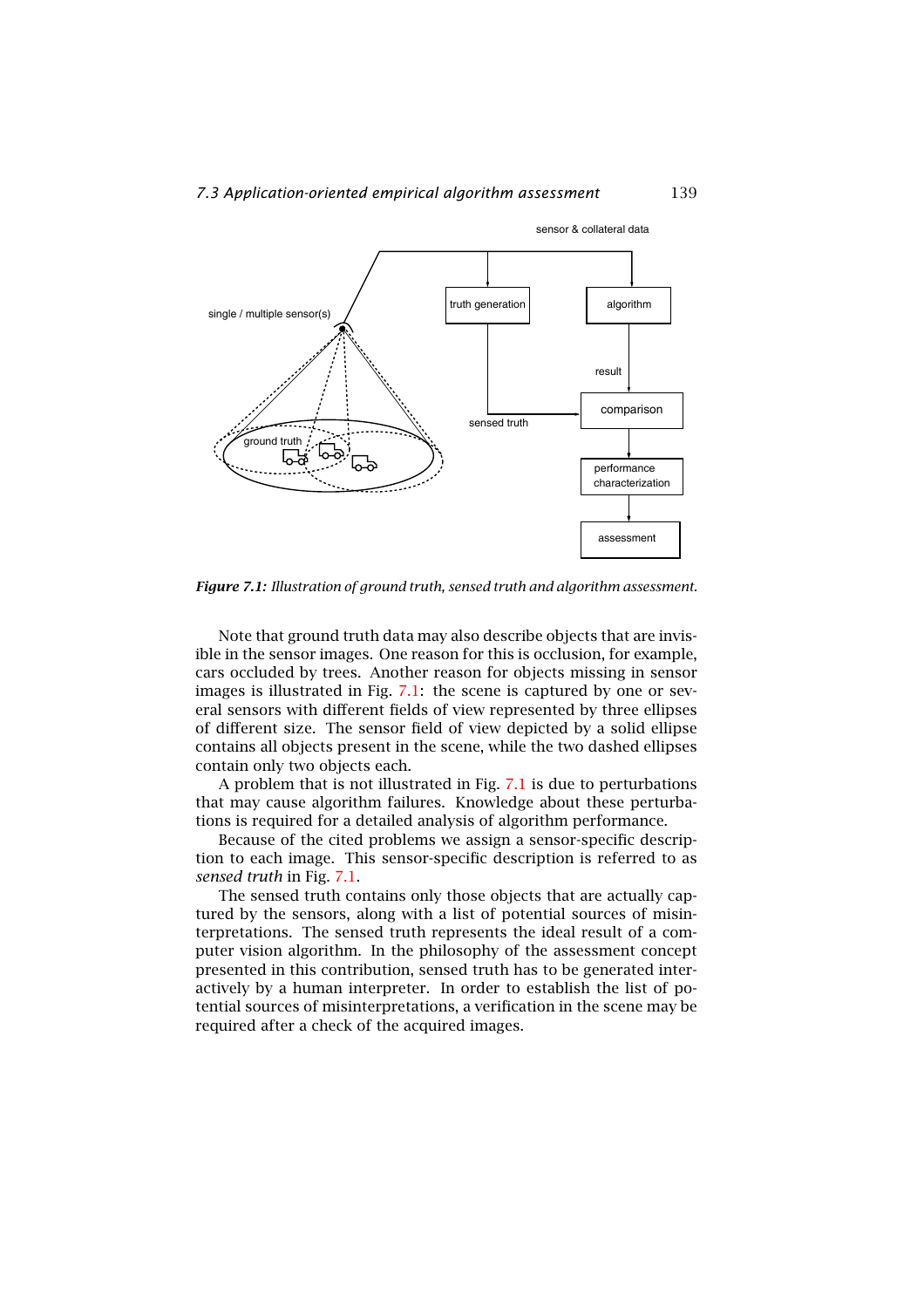#### **7.3.3 Image data acquisition**

The algorithm performance in general is not independent of scene parameters and parameters of the image acquisition process. For this reason the images used for performance characterization must be representative for the application if the measured performance is required to be representative. The problem that arises involves the number of parameters of the imaging process. Relevant parameters are, for example, scene and object parameters, parameters of sensor and sensor carrier, time of day, time of year and weather conditions. Generally, the space spanned by the relevant parameters is too large to be covered entirely by the test images. In practice a compromise must be made to concentrate on the most important parameters regarding the intended application and to acquire a subset of all possible images.

The data acquisition may be expensive and the generation of truth is time consuming. As empirical tests are expensive joint tests are necessary. They allow the exploitation of the resources of several institutions, academia and industry, in order to define and perform the tests, including the preparation of truth, the necessary calibration of the system, the huge amount of repeated measurements, and the proper analysis [2]. These are some of the advantages of establishing an assessment center.

#### **7.3.4 Provision of training data for development**

The stated lack of formal models for the imaging process implies that the specification of a computer vision algorithm cannot be done formally, but must be completed by real images of application-relevant scenes. For this reason the relevant data set is split into a test data set and a training data set. The training data set must be representative of the entire data set. Using this data set, the software developer may adapt his or her algorithm in order to obtain an optimal result for the given application.

## **7.3.5 Algorithm performance characterization**

The steps preceding performance characterization are shown in Fig. 7.1. The algorithm is run on the images (sensor data) whereas for each image the collateral data are made available to the algorithm as well.

The succeeding step is the comparison between algorithm results and sensed truth descriptions. For this comparison, a similarity metric has to be defined. Depending on the type of information that the algorithm has to extract from the image (algorithm class), different similarity measures may be appropriate:

• result point inside/outside truth polygon;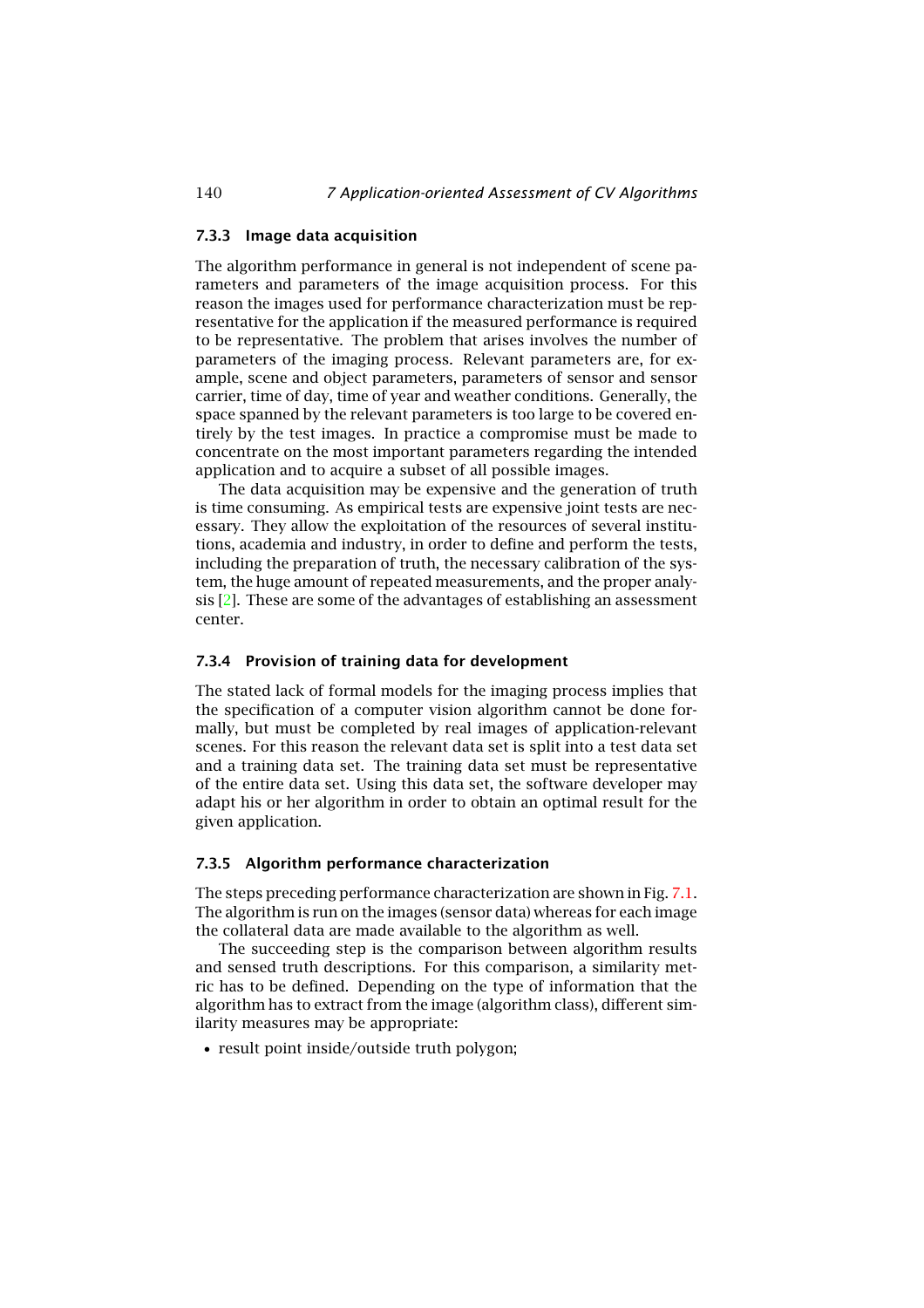

*Figure 7.2: Example of a performance profile.*

- correlation coefficient;
- sum of squared differences:
- contour difference; or
- structural matching distances, etc.

The computed differences and distances between algorithm results and sensed truth are then processed to obtain the actual algorithm performance criteria.

For a detailed insight we represent the algorithm performance over the space that is spanned by the image acquisition parameters and scene parameters such as background, object type, and movement, etc. This representation is called the *performance profile* of the algorithm. An example for the performance profile of a detection algorithm is the representation of its detection probability (performance criterion) over object background (scene parameter) (see Fig. 7.2).

The performance profile is an important piece of information for the user of the computer vision algorithm because it contains detailed information about the expected algorithm performance under different operational conditions.

#### **7.3.6 The assessment function**

This section describes how an application-specific figure of merit can be obtained from the performance profile consisting of the measured performance criteria  $k_1, k_2, \ldots, k_n$ . The computation is done by means of the assessment function described in the requirement profile. As the requirement profile also defines some required values for the performance criteria, the FOM could be regarded as a measure of how well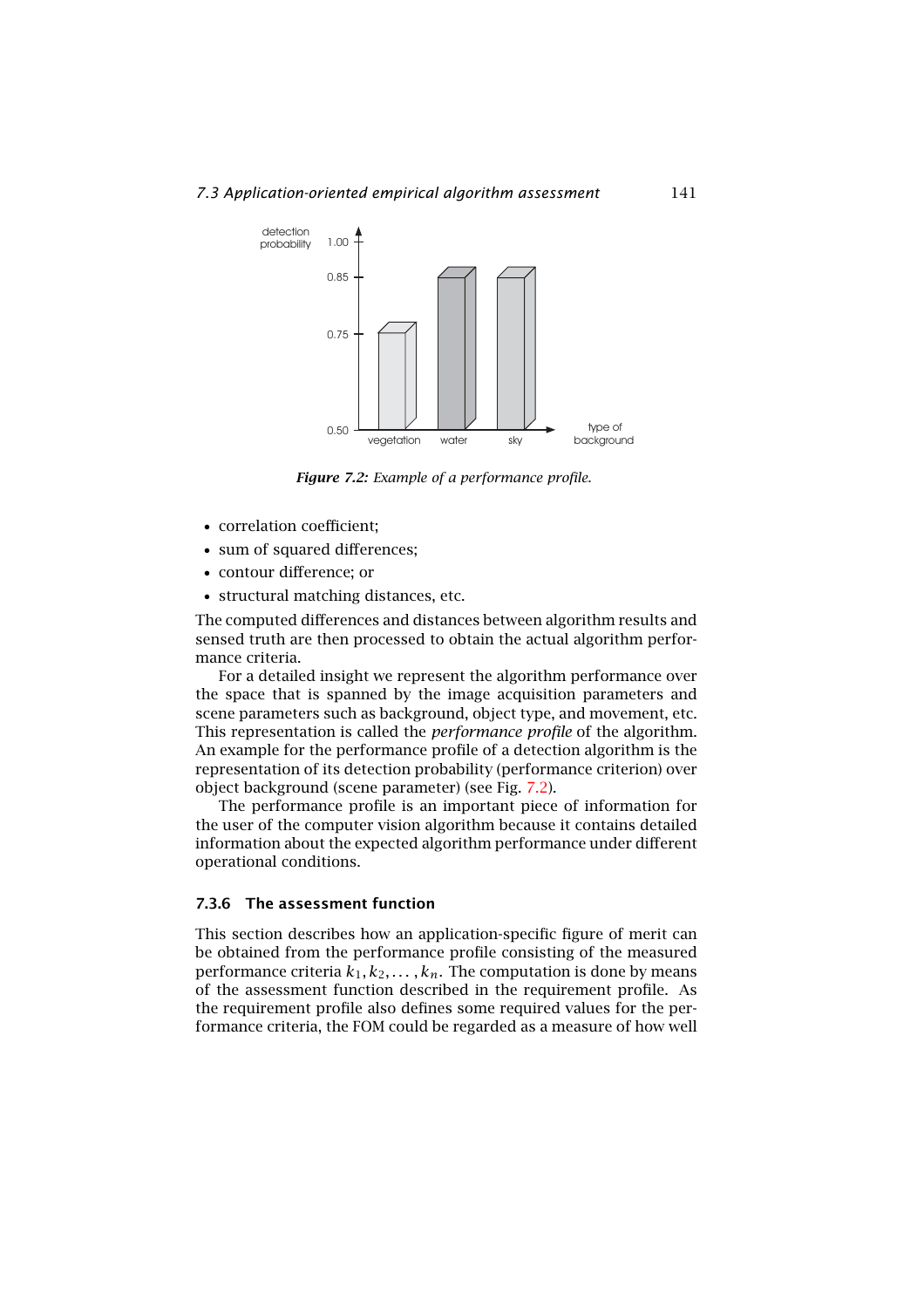the algorithm performance satisfies the requirements of a given application.

Formally, the FOM is the result of applying the *assessment function* using the measured performance criteria as parameters

$$
FOM = f(k_1, k_2, ..., k_n)
$$
 (7.1)

In a simple approach, an assessment function could weigh each criterion  $k_i$  according to its costs  $C_i$  defined in the requirement profile and the FOM would be defined by summing the weighted criteria

$$
FOM = \sum_{i=1}^{n} C_i k_i
$$
 (7.2)

Note that the FOM may also be represented as a function of the algorithm parameters that have an impact on the algorithm performance. As the assessment function is part of the requirement profile and as the obtained FOM is crucial for the decision regarding algorithm utility, it has to be stressed again that the requirement profile needs an agreement among user, developer and assessing institution.

#### **7.3.7 Overview of the assessment procedure**

Algorithm developers and users together with the assessing institution specify the application task from which an assessment task has to be derived. Figure 7.3 outlines the information flow involved in the assessment of a computer vision algorithm.

First, the application is analyzed to obtain relevant *scene and acquisition parameters*, and to define the *performance criteria* together with their *weightings* that determine the *assessment function*. A comprehensive assessment requires a complete acquisition of the scene parameters and their variation. However, the specific combinatorial relationships usually do not demand the processing of all variations. Rather, the strategy must be to restrict the assessment to the most relevant cases. The set of scene and acquisition parameters specifies the procedure of *data acquisition*. The resulting *assessment data* consist of the images taken by the sensor(s), the corresponding collateral data, and the *sensed truth* that has to be generated application-specific.

The *training data* (a small but representative subset of the assessment data) are delivered to the developer for *algorithm training*. After training the algorithms they are run on the remaining assessment data, called the *test data*. It is worth mentioning that during the algorithm test the algorithms have access only to image and collateral data but not, of course, to the truth data (*truth data extraction*).

Afterwards, the *algorithm result* is compared to the ideal result (the *truth*) by performing a *distance measurement*. A subsequent *statistical analysis* yields the *performance profile* of the algorithm. During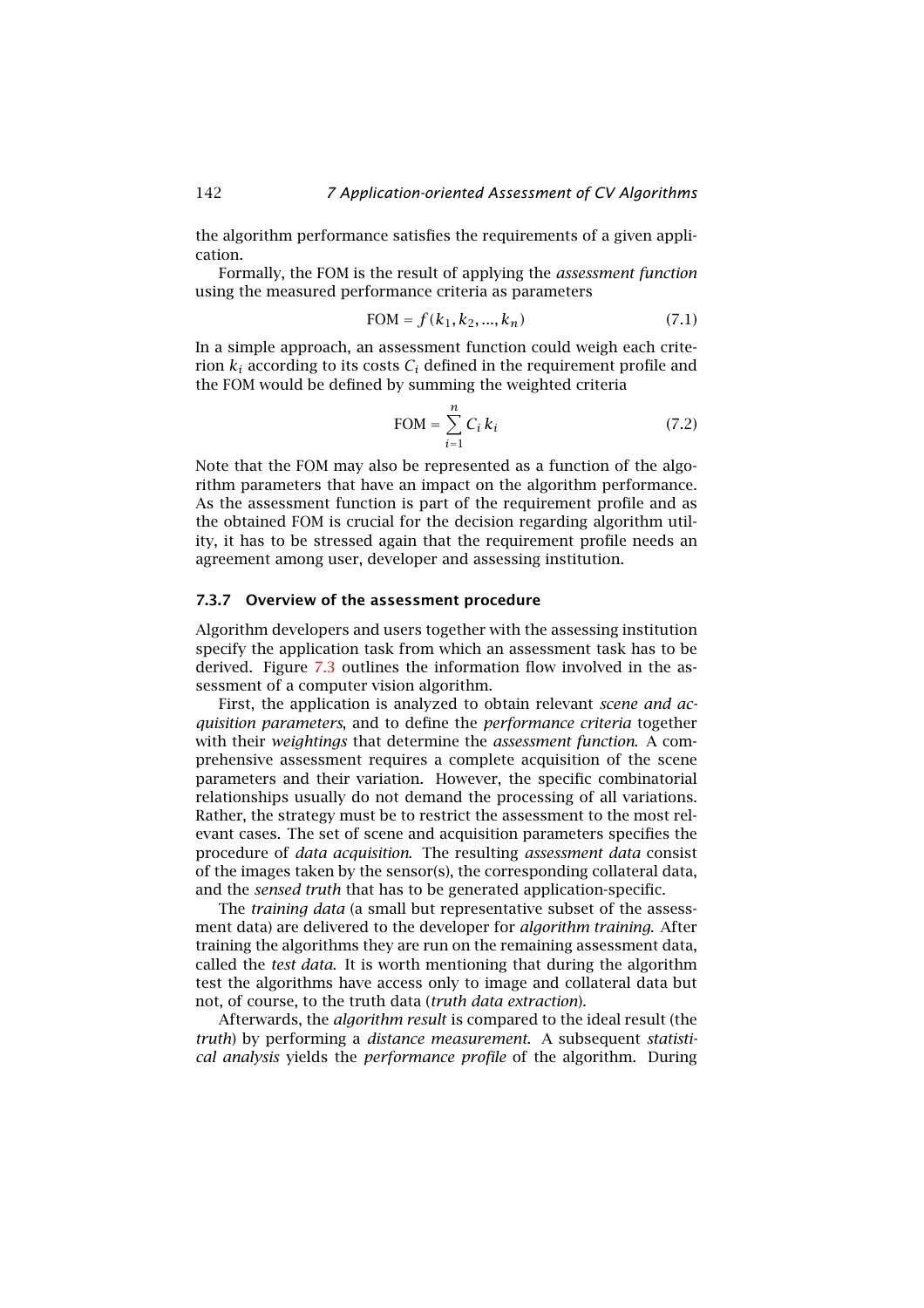

*Figure 7.3: Overview of steps involved in the assessment procedure. Boxes represent data, circles represent processes. The assessment of an algorithm begins with the application analysis and results in the figure of merit (FOM). These three major elements in the assessment procedure are highlighted.*

the *performance assessment* the application-specific FOM is computed from the algorithm performance profile by means of the assessment function. In the frame of an assessment strategy several competing algorithms may be evaluated and the best one is chosen for the application on the basis of the FOM.

## **7.4 The assessment system**

Some, but not all steps of algorithm assessment can be executed automatically by means of a software tool collection [40, 41]. For example, the application of an algorithm to the test data would be a tideous task without the help of such a software. Likewise, managing large test data sets can essentially be simplified by a tool that provides management functionality in combination with a database. Hence, a toolbox was developed to support algorithm analysis and assessment, an overview of which will be given in this section.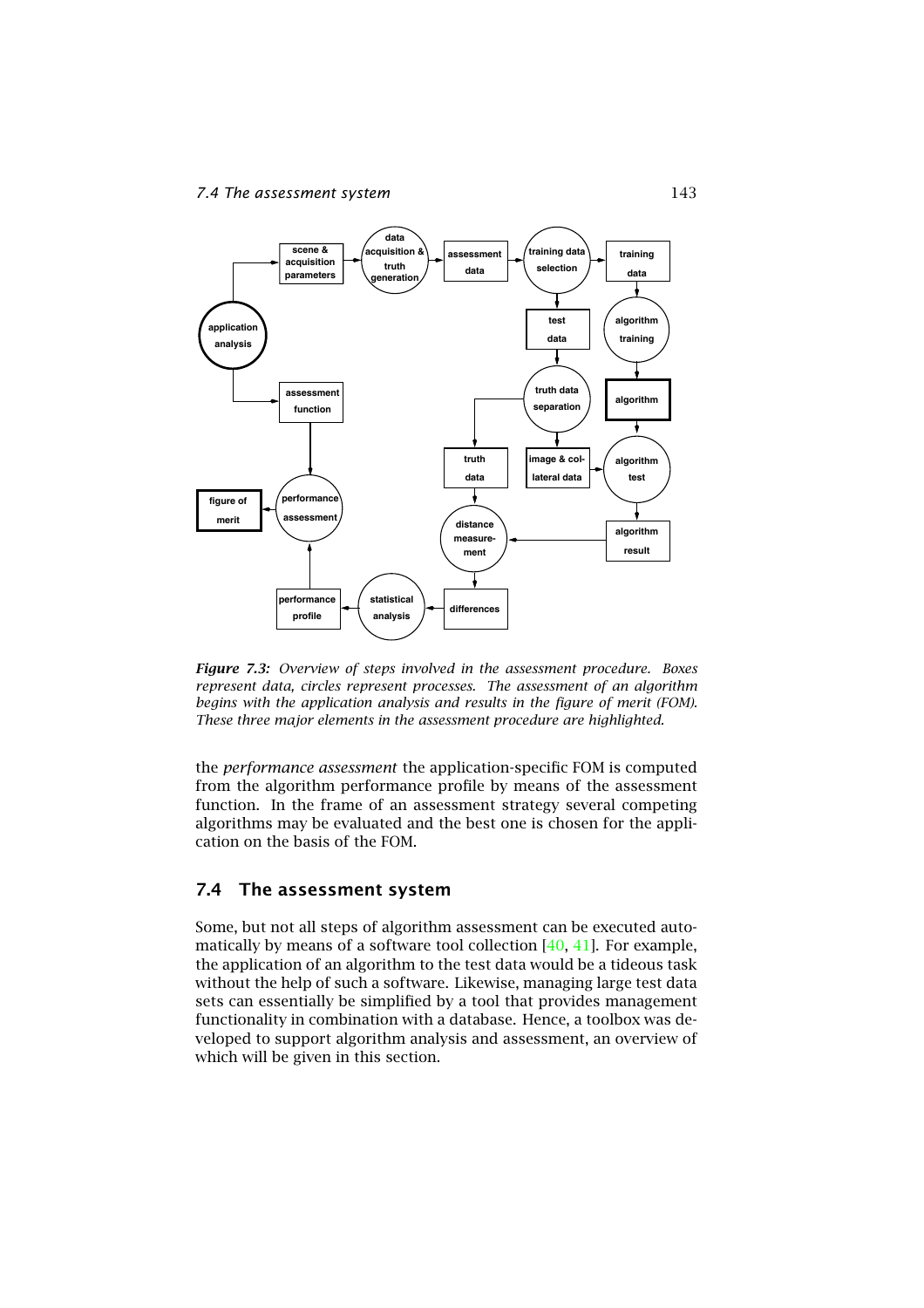

*Figure 7.4: The graphical user interface of the assessment system with menues pulled down.*

Revising the concept described in the foregoing sections one may identify five main topics that have to be addressed by the assessment system:

- control and configuration of the assessment task;
- management of test data;
- management of tested algorithms;
- performance measurement (*test bed*); and
- performance assessment.

It was a major goal of the design stage to reflect these steps on the top of the assessment system, which resulted in the graphical user interface shown in Fig. 7.4. The underlying functionality that is accessible through the menu entries will be outlined in the following.

**Assessment Task.** As stated in the foregoing, the main viewpoint for the assessment of computer vision algorithms is the intended use of an algorithm. The application essentially determines the parameters of the assessment, for example, which algorithms are available for the given application, which images are available and how the algorithm performance is to be assessed. Together with the requirement profile the application has to be formalized as an *assessment task* and com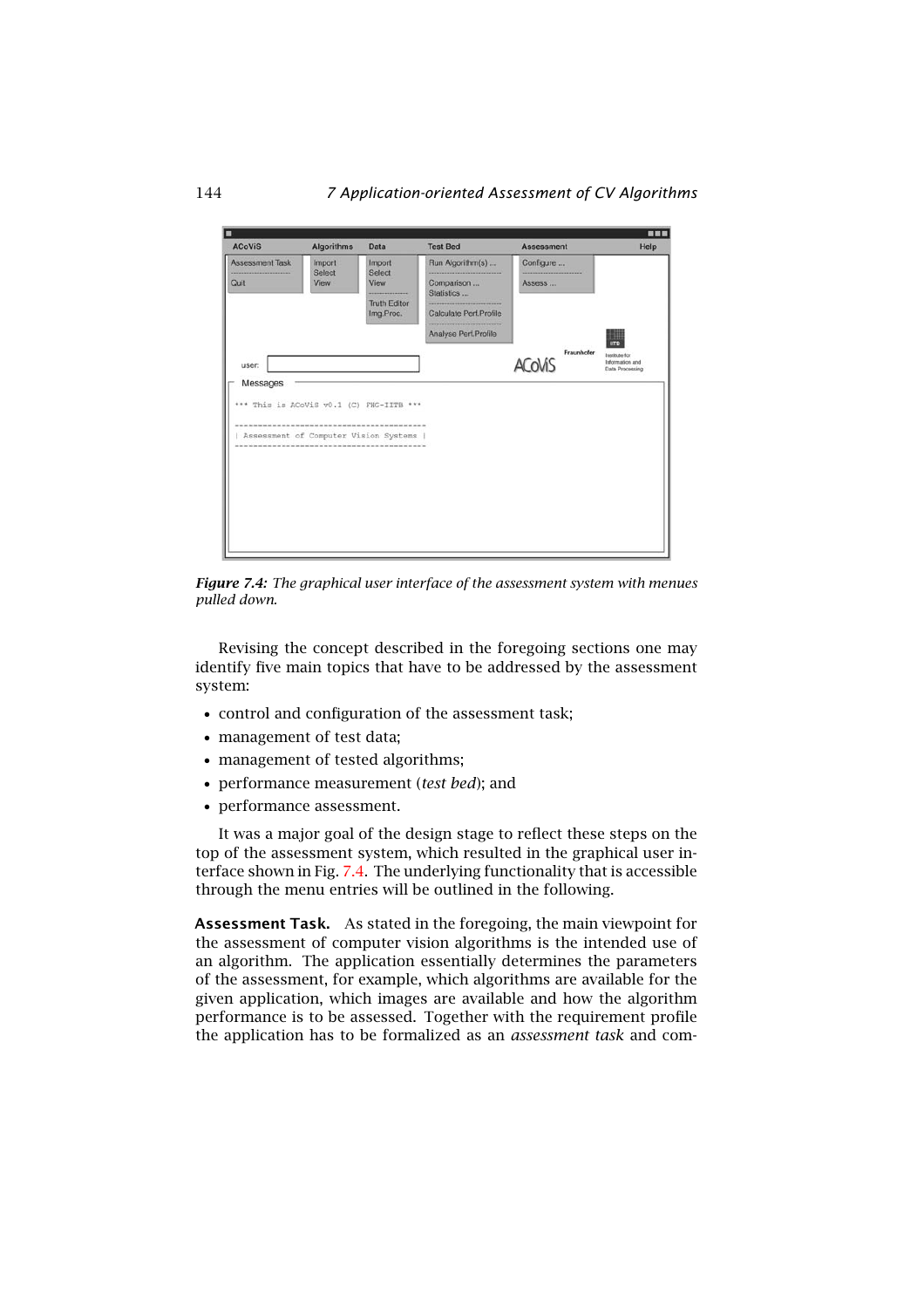mitted to the system. This is accomplished by means of an input sheet where all of the relevant parameters are to be stated.

**Data management.** An essential part of a software system for algorithm testing is the management of data. There are two aspects to mention: first, the large number of images necessary to yield statistically significant performance measures; and second, the variety of the images concerning their content and formation (sensor, scene, mapped objects, etc.) required for differerent applications. Especially the latter is crucial for data management: Every image should be stored together with a description that allows a selection of images according to some properties relevant for a given application. Finally, sensed truth has to be provided for every image as well.

The following three functions of the assessment system are available for data management: *import* of newly acquired data, *selection* of data to accomplish a given assessment task; and statistical analysis (*view*) of test data in order to check for statistically significant occurrences of application-relevant image content.

**Algorithm management.** For the management of algorithms a function comparable to that of data management is provided. First, an *import* tool provides for the gathering of an algorithm together with its specification and parameters. Next, the *selection* of algorithm(s) to be tested is carried out according to a given application. A tool to *view* the specification of a stored algorithm provides detailed information about the algorithm properties.

**Test bed.** The steps that are supported by the test bed of the assessment system are drafted in Fig. 7.3: execution of the algorithm using the available test data; comparison between algorithm results and truth, using an appropriate distance measure; computation and analysis of algorithm performance profiles.

**Assessment.** The crucial step of the assessment concept described in this contribution is the *assessment* of the algorithm performance regarding the underlying application. Two tools are provided for editing an assessment function and to perform the assessment and to display the results.

## **7.5 Example: Assessment of a detection algorithm**

This section shows how to assess a vehicle-detection algorithm in the context of two different applications. For both applications the algorithm task consists in detecting vehicles in infrared imagery.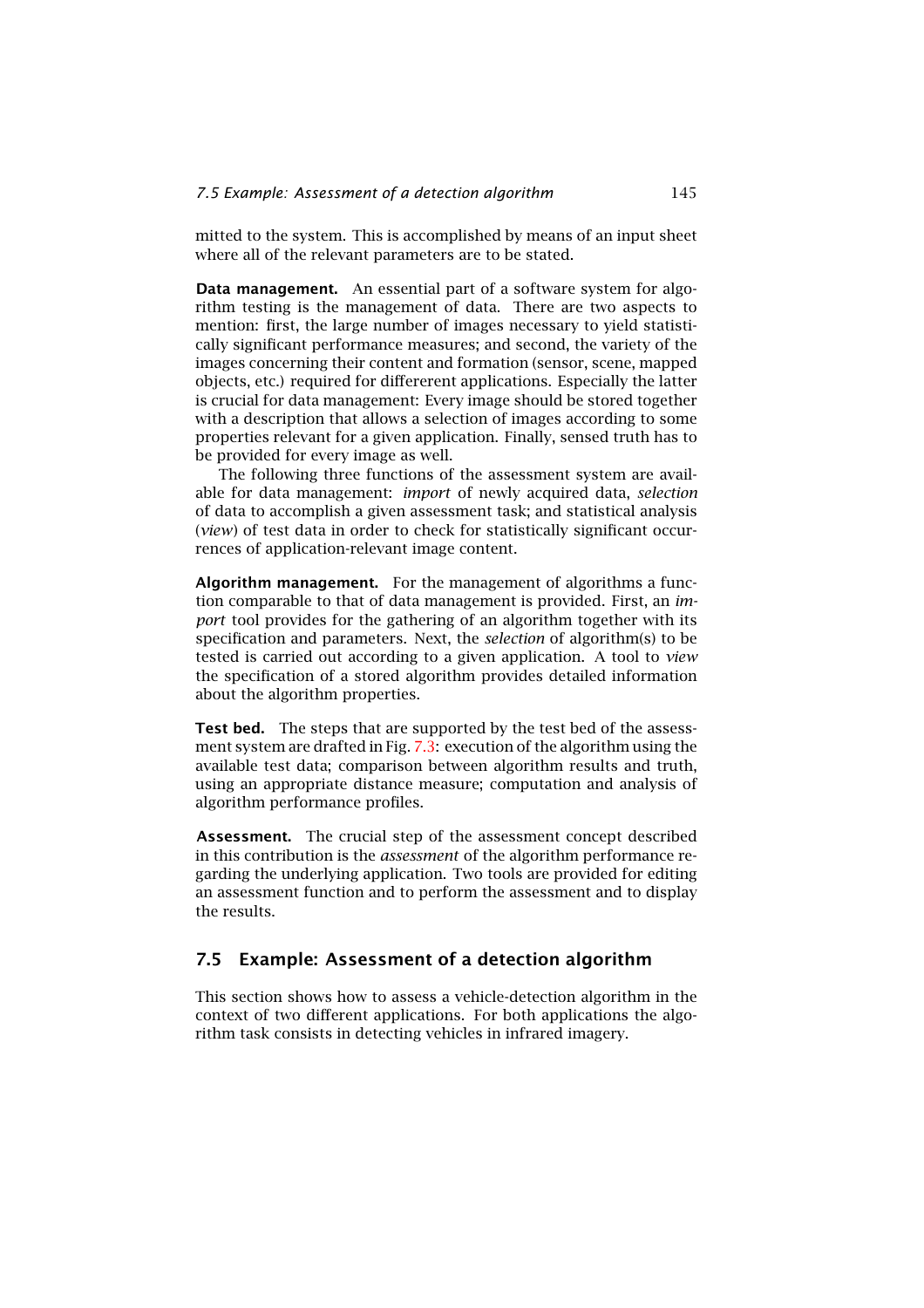The considered algorithm returns the image coordinates of the centroid of detected vehicles. Additionally, for each centroid the algorithm calculates a number indicating its own confidence into the produced result. This number is called the *score* of the algorithm result.

The truth for each vehicle is given by a surrounding polygon in image coordinates. The comparison between algorithm results and truth polygons consists in checking if the result centroids are inside the corresponding truth polygons. The following cases may occur:

- One and only one result centroid is in a truth polygon (*detection*);
- More than one result centroid is in a truth polygon (*multiple detection*);
- A truth polygon exists without a corresponding result centroid (*miss, nondetection*);
- A result centroid is outside of all truth polygons (*false alarm*); and
- No result centroid is generated by the algorithm given an image without any truth polygon (*background*).

For each case the corresponding *rate* is calculated by normalizing the number of occurrences. In this example, the detection rate, nondetection rate and the multiple detection rate were calculated by normalizing the corresponding numbers by the number of objects. The background rate is calculated by normalization to the number of images and the false alarm rate by normalization to the number of events, which is the sum of all detections, multiple detections, misses, false alarms and backgrounds.

To gain insight into the algorithm behavior with respect to the score threshold, one can calculate the mentioned rates while ignoring events whose scores are smaller than a given *score threshold*. By varying the score threshold, one obtains a plot similar to the one in Fig. 7.5, which shows the detection rate vs the score threshold.

One major problem is how to build from these simple performance measures a FOM indicating the utility of the algorithm with regard to the application. This was done by the construction of an assessment function *R* working as a criterion that has to be optimized by variation of the score threshold *s*

$$
R(d, f, n, b, m; s) = C_d d(s) + C_f f(s) + C_n n(s) + C_b b(s) + C_m m(s)
$$
\n(7.3)

where  $C_i$  ∈ [-1, 1],  $i \in \{d, f, n, b, m\}$ , and  $d(s)$  is the detection rate,  $f(s)$  is the false alarm rate,  $n(s)$  is the nondetection rate,  $b(s)$  is the background rate, and  $m(s)$  is the multiple detection rate.

The constants *Ci* are application-dependent *cost* factors, which are used to address the relative importance of each event-type. A negative cost factor indicates a benefit, and a positive cost factor indicates a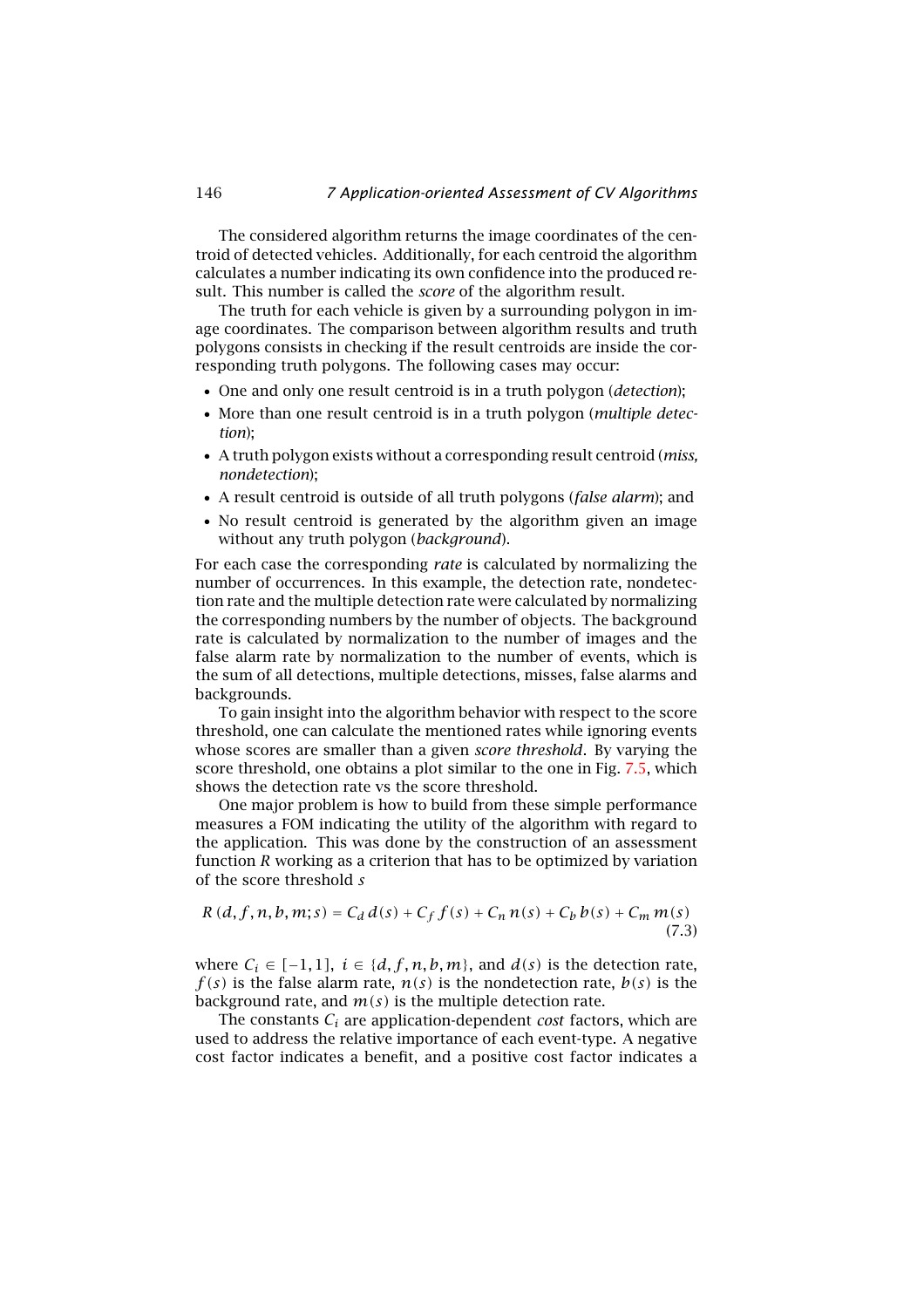

*Figure 7.5: Detection rate over the score threshold <sup>s</sup>.*

penalty. In respect thereof,  $R(d, f, n, b, m; s)$  can be interpreted as the *risk* of applying the algorithm while rejecting results with score values smaller than *s*. In the underlying example, the FOM is defined as follows:

$$
FOM = \min_{s} R(d, f, n, b, m; s)
$$
\n(7.4)

It takes into account the weighted contribution of each performance criteria over the range of the score threshold *s* (see Fig. 7.6) and seeks the result with the lowest risk.

Using qualitative cost factors one can illustrate the assessment principle. The two applications considered here are:

- an *information gathering system (IGS)*), in which the algorithm results are further processed by human operators; and
- an *autonomous system (AS)*, in which decisions of the algorithm are directly taken without human interaction.

The cost factors are determined by applying the following considerations:

- detections/background: correct decisions that are rewarded in both applications (negative costs, cost factor -1.0);
- definitely, nondetections are counterproductive to the algorithm task. Therefore, they are penalized by a cost factor of 1.0 for both applications;
- multiple detections may lead to an incorrect evaluation of the observed situation in the IGS. Therefore the multiple detection rate is weighted with a cost factor of 0.7; for an AS the crucial information, for example, for obstacle avoidance, is the position of detected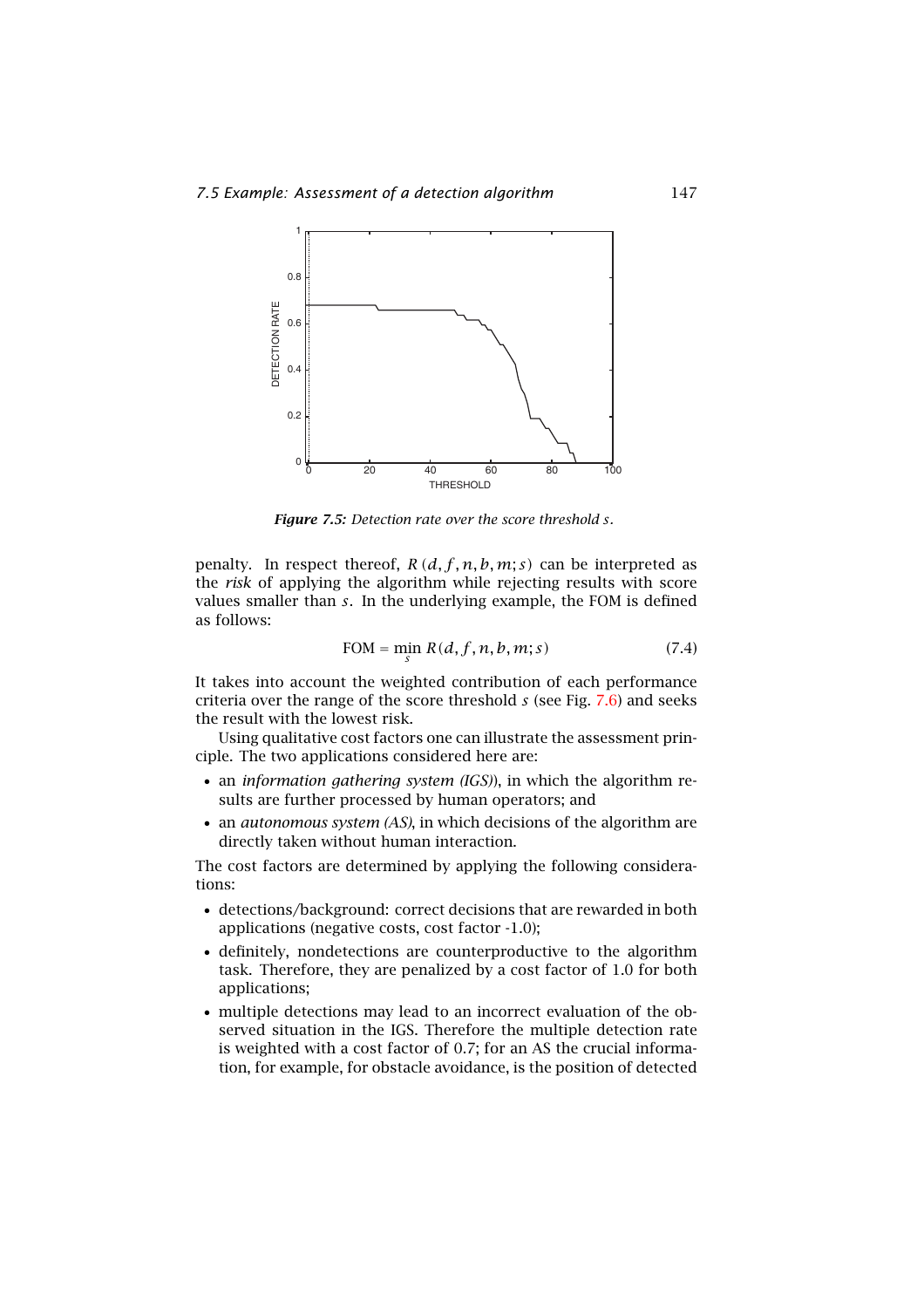

*Figure 7.6: Assessment function of the information gathering system (IGS, solid line) and the autonomous system (AS, dotted line). The minimum indicates the FOM and the task-specific operation point.*

objects. Multiple detection hypotheses are less critical for this application because they do not lead to incorrect decisions. The cost factor is therefore chosen to be 0.1;

• false alarms may lead to incorrect decisions in the AS and are therefore penalized by a factor of 1.0. In the interactive application a false alarm can be rejected by a human operator and thus is less problematic. The cost factor is chosen to be 0.5.

As already mentioned in the foregoing, the threshold applied to the scores of the detection hypotheses is used to reject weak algorithm results. The impact thereof on the risk depends on whether the rejected result is a detection, a multiple detection, a miss, a false alarm, or a background. For instance, the rejection of multiple detections and false alarms reduces the risk, whereas rejected detections and backgrounds increase the overall risk of the detection algorithm.

Figure 7.6 shows a plot of the risk  $R(d, f, n, b, m, s)$  for both applications over the variation of the corresponding score threshold. The IGS has a minimum risk at a threshold of 60 indicating the optimal operation point. By contrast, the optimal operation point for the autonomous system is achieved at a score threshold of 70.

Further, the minimum risk of using the algorithm in the interactive application less than the minimum risk of using it in the autonomous application, which means that the algorithm has a higher utility for the IGS than for the autonomous system.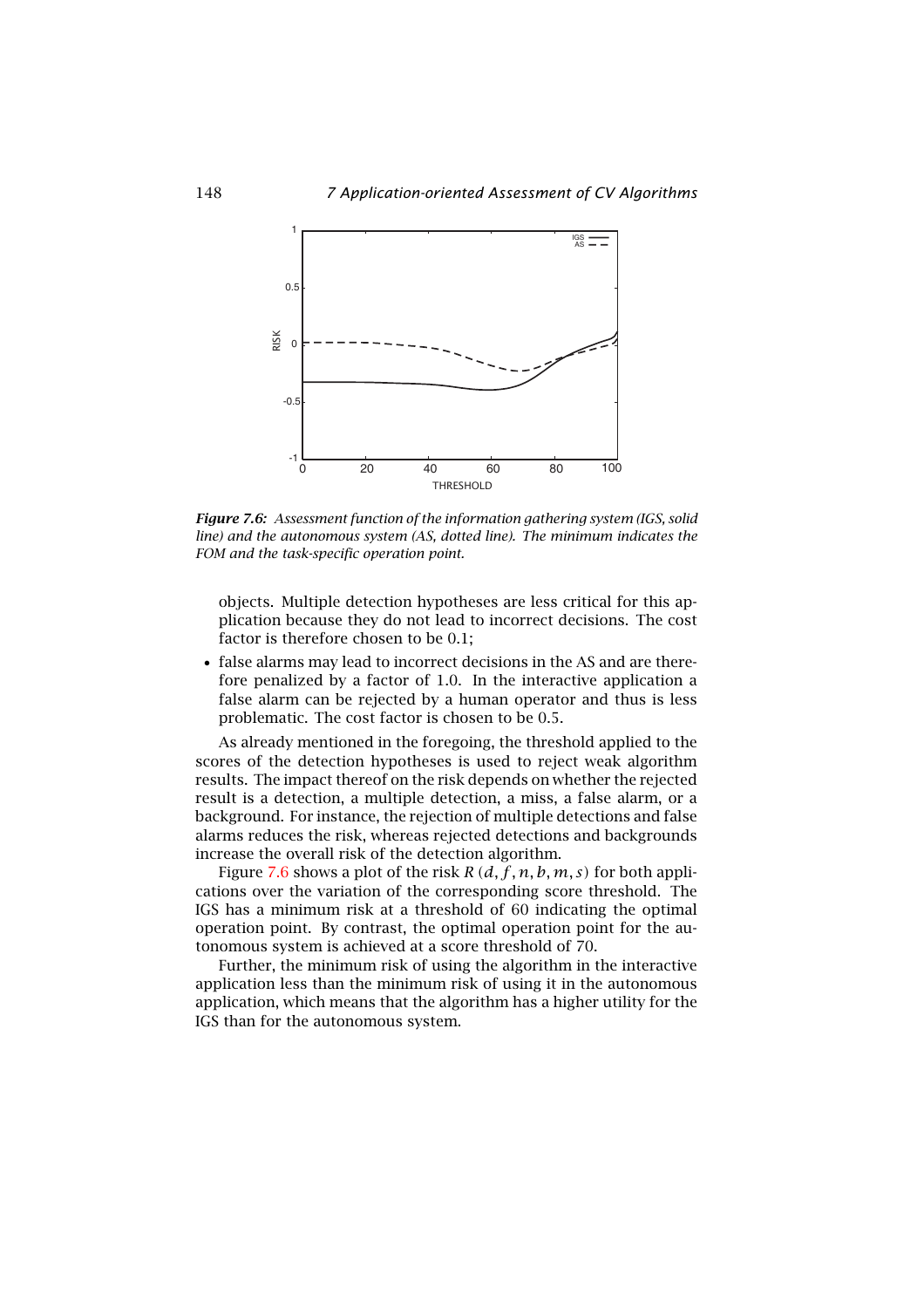## **7.6 Conclusion**

The assessment of computer vision algorithms is more than just a question of statistical analysis of algorithm results. Rather, the algorithm field of application has to be taken into account as well. Assessment as understood in this contribution quantifies the utility of image analysis algorithms with respect to given applications. A clear distinction between performance analysis and performance assessment has to be made. The underlying algorithm performance is determined experimentally. The final statement, how much an algorithm fulfills its requirements, demands basic knowledge about its application-dependent context. The connection between algorithm performance and this context is modeled by an application-dependent assessment function.

#### **Acknowledgments**

This work was funded by the German Federal Office for Defense Technology and Procurement under Project E/F41B/V0037/Q5242. The authors wish to thank B. Dürr, Dr. U. Jäger, and G. Saur from the Fraunhofer-Institut für Informations- und Datenverarbeitung, Karlsruhe, Germany for many helpful discussions and suggestions. The detection algorithm was developed by M. Müller, L. Berger, M. Esswein, N. Heinze, Dr. W. Schwerdtmann, and C. Sung (all from the Fraunhofer-Institut für Informations- und Datenverarbeitung). G. Hofele from the Forschungsinstitut für Informationsverarbeitung und Mustererkennung, Ettlingen, Germany provided the data required for the assessment example.

# **7.7 References**

- [1] Förstner, W., (1994). Diagnostics and performance evaluation in computer vision. In *Proceedings of the Workshop on Robust Computer Vision*. Seattle, USA.
- [2] Förstner, W., (1996). 10 Pros and cons against performance characterisation of vision algorithms. In *Proceedings of the ECCV Workshop on Performance Characteristics of Vision Algorithms*. Cambridge, UK. http://www.vision.auc.dk/ hic/perf-proc.html.
- [3] Haralick, R., (1994). Overview: Computer vision performance characterization. In *Proceedings of the ARPA Image Understanding Workshop*, pp. 663–665. Monterey.
- [4] Haralick, R. M., (1994). Performance characterisation protocol in computer vision. In *Proceedings of the ARPA Image Understanding Workshop*, pp. 667–673. Monterey.
- [5] Jain, R. C. and Binford, T. O., (1991). Ignorance, myopia, and maiveté in computer vision. *Computer Vision, Graphics, and Image Processing: Image Understanding*, **53**(1):112–117.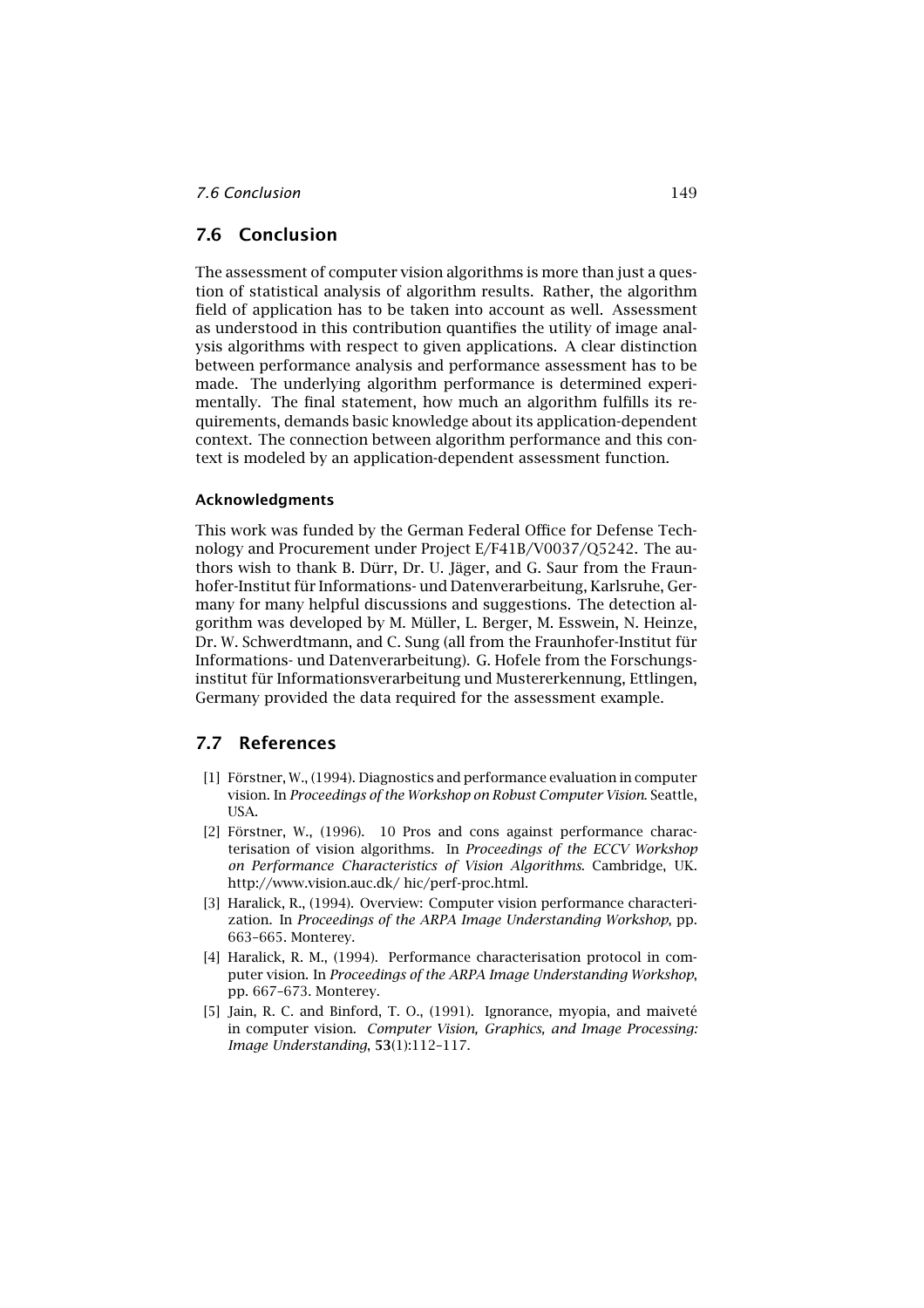- [6] Zamperoni, P., (1996). Plus ça va, moins ça va. *Pattern Recognition Letters*, **17**:671–677.
- [7] Förstner, W., (1987). Reliability analysis of parameter estimation in linear models with applications to mensuration problems in computer vision. *Computer Vision Graphics and Image Processing*, **40**(3):273–310.
- [8] Haralick, R. M., (1994). Propagating covariances in computer vision. In *Proceedings of the International Conference on Pattern Recognition*, pp. 493–498. Jerusalem, Israel.
- [9] Bar-Shalom, Y. and Li, X., (1993). *Estimation and Tracking*. Boston: Artech House.
- [10] Demigny, D. and Kamlé, T., (1997). A discrete expression of Canny's criteria for step edge detector evaluation. *IEEE Trans. Pattern Analysis and Machine Intelligence*, **19**.
- [11] Fuchs, C., Lang, F., and Förstner, W., (1997). On the noise and scale behaviour of relational descriptions. In *DAGM-Workshop on Performance Characteristics and Quality of Computer Vision Algorithms*. Braunschweig, Germany.
- [12] Salotti, M. and Garbay, C., (1996). Evaluation of edge detectors: critics and proposal. In *Proceedings of the ECCV Workshop on Performance Characteristics of Vision Algorithms*. Cambridge, UK. http://www.vision.auc.dk/˜hic/perf-proc.html.
- [13] Spreeuwers, L. and van der Heijden, F., (1992). Evaluation of edge detectors using average risk. In *Int. Conf. on Pattern Recognition (ICPR92)*, Vol. 3, pp. 771–774. The Hague.
- [14] Conners, R. W. and Harlow, C. A., (1980). A theoretical comparison of texture algorithms. *IEEE Trans. Pattern Recognition and Machine Intelligence*, **2**(3):204–222.
- [15] de Graaf, C., Koster, A., Vincken, K., and Viergever, M., (1992). Taskdirected evaluation of image segmentation methods. In *Proc. Int. Conf. Pattern Recognition*, Vol. 3, pp. 219–222. The Hague.
- [16] Wang, Z., Guerriero, A., and De Sario, M., (1996). Comparison of several approaches for the segmentation of texture images. *Pattern Recognition Letters*, **17**:509–521.
- [17] Lindenbaum, M., (1997). An integrated model for evaluating the amount of data required for reliable recognition. *IEEE Trans. Pattern Analysis and Machine Intelligence Systems*, **19**(11):1251–1264.
- [18] Sarachick, K., (1994). The effect of Gaussian error in object recognition. In *Image Understanding Workshop*, Vol. 2. Hyatt Regency Hotel, Monterey, California.
- [19] Conners, R. and Ng, C., (1989). Developing a quantitative model of human preattentive vision. *IEEE Trans. Systems, Man, and Cybernetics*, **19**(6):204– 222.
- [20] Shirvaikar, M. and Trivedi, M., (1992). Developing texture-based image clutter measures for object detection. *Optical Engineering*, **31**(12):2628– 2639.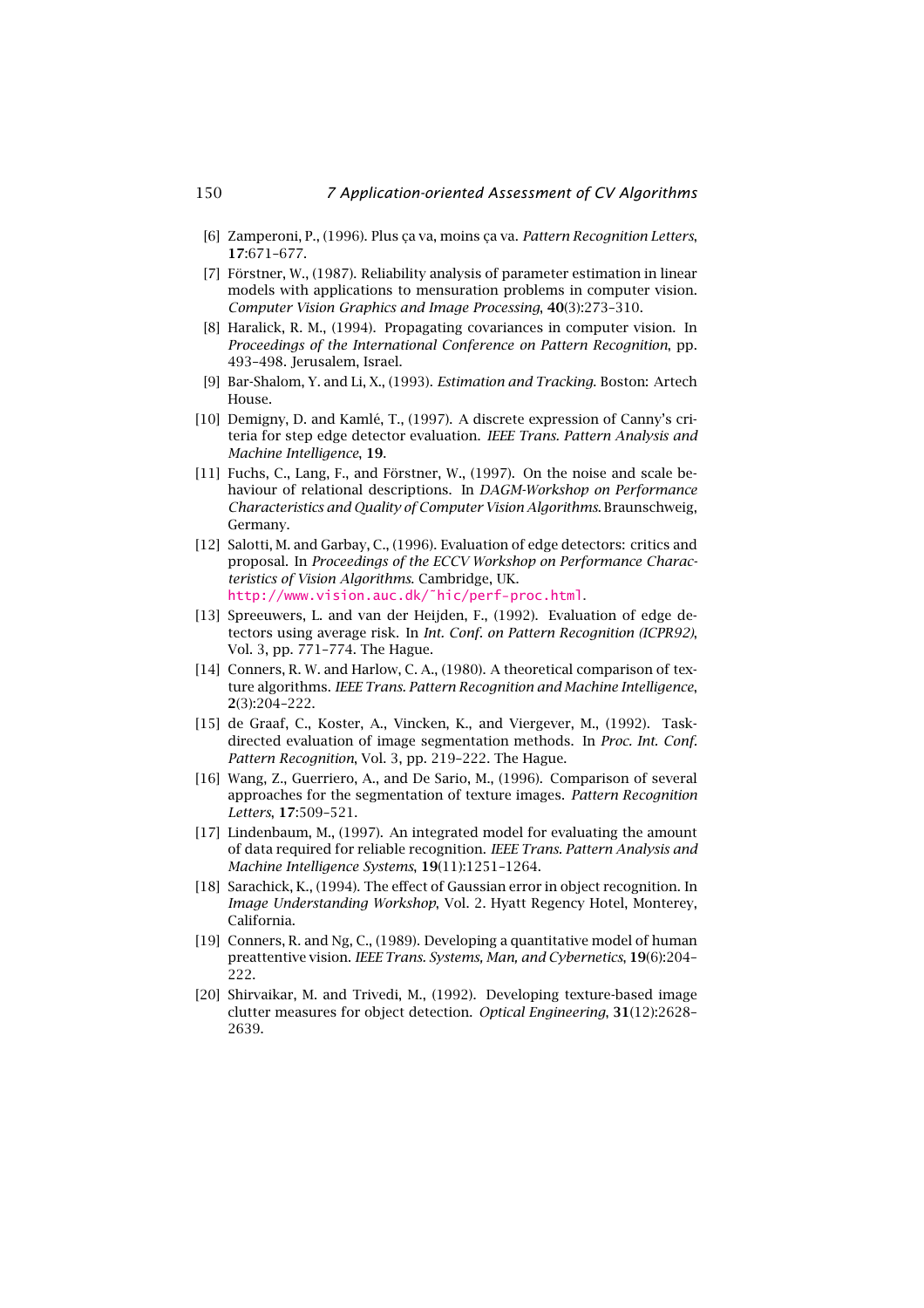#### *7.7 References* 151

- [21] Waldman, G., Wootton, J., Hobson, G., and Luetkemeyer, K., (1988). A normalized clutter measure for images. *Computer Vision, Graphics, and Image Processing*, **42**:137–156.
- [22] Schmieder, D. and Weathersby, M., (1983). Detection performance in clutter with variable resolution. *IEEE Trans. Aerospace and Electronics Systems*, **19**(4):622–630.
- [23] Ratches, J., Walters, C., Buser, R., and Guenther, B., (1997). Aided and automatic target recognition based upon sensory inputs from image forming systems. *IEEE Trans. Pattern Analysis and Machine Intelligence*, **19**(9): 1004–1019.
- [24] Weszka, J., Dyer, C., and Rosenfeld, A., (1976). A comparative study of texture measures for terrain classification. *IEEE Trans. Systems, Man and Cybernetics*, **6**:269–285.
- [25] Kanungo, T., Jaisimha, M., Palmer, J., and Haralick, R. M., (1995). A methodology for quantitative performance evaluation of detection algorithms. *IEEE Trans. Image Processing*, **4**(12):1667–74.
- [26] Haralick, R., (1989). Performance assessment of near-perfect machines. *Machine Vision and Applications*, **2**:1–16.
- [27] Bradley, A. P., (1996). ROC curves and the *χ*<sup>2</sup> test. *Pattern Recognition Letters*, **17**:287–294.
- [28] Haralick, R., (1996). Detection performance methodology. In *ARPA Image Understanding Workshop*, pp. 981–983. Palm Springs, USA.
- [29] Liu, X., Kanungo, T., and Haralick, R., (1996). Statistical validation of computer vision software. In *ARPA Image Understanding Workshop*, pp. 1533–1540. Palm Springs.
- [30] Takeshita, T. and Toriwaki, J., (1995). Experimental study of performance of pattern classifiers and the size of design samples. *Pattern Recognition Letters*, **16**:307–312.
- [31] Nyssen, E., (1996). Evaluation of pattern classifiers—testing the significance of classification using an exact probability technique. *Pattern Recognition Letters*, **17**:1125–1129.
- [32] Cho, K., Meer, P., and Cabrera, J., (1997). Performance assessment through bootstrap. *IEEE Trans. Pattern Analysis and Machine Intelligence Systems*, **19**(11).
- [33] Jain, A. K., Dubes, R. C., and Chen, C.-C., (1987). Bootstrap techniques for error estimation. *IEEE Trans. Pattern Recognition and Machine Intelligence*, **9**(5):628–633.
- [34] Chernick, M., Murthy, V., and Nealy, C., (1985). Application of bootstrap and other resampling techniques: Evaluation of classifier performance. *Pattern Recognition Letters*, **3**(3):167–178.
- [35] Courtney, P., Thacker, N., and Clark, A., (1996). Algorithmic modelling for performance evaluation. In *Proceedings of the ECCV Workshop on Performance Characteristics of Vision Algorithms*. Cambridge, UK. http://www.vision.auc.dk/ hic/perf-proc.html.